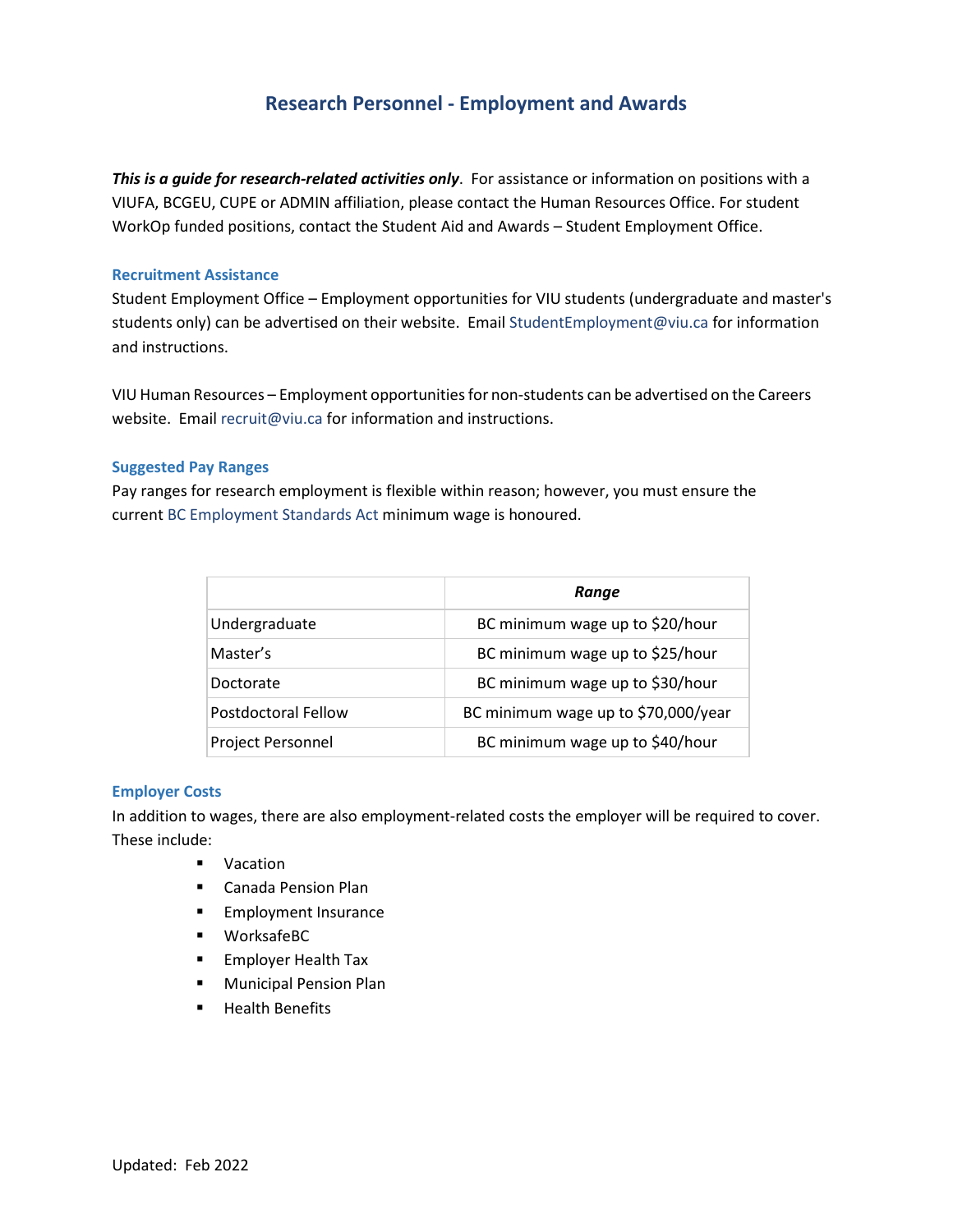The following applies to all employees and totals 14.2% in addition to the base hourly wage:

| Effective January 1, 2022 - December 31, 2022                                      |        |
|------------------------------------------------------------------------------------|--------|
| Vacation (based on a minimum of 2 weeks per BC<br><b>Employment Standards Act)</b> | 4.00%  |
| Canada Pension Plan                                                                | 5.70%  |
| <b>Employment Insurance</b>                                                        | 2.212% |
| WorksafeBC                                                                         | 0.23%  |
| <b>Employer Health Tax</b>                                                         | 1.95%  |

Employer contributions to the Municipal Pension Plan (MPP) will apply where enrollment in the MPP is, or becomes, mandatory. This primarily includes longer-term, continuous employees or those who are currently contributing to the MPP. If enrollment in the MPP applies (see enrollment guidelines below), an additional 9.66% will apply in addition to the 14% noted above for a total of approximately 24% in employer costs:

| Municipal Pension Plan (MPP), if applicable | 9.66% |  |
|---------------------------------------------|-------|--|
|                                             |       |  |
|                                             |       |  |

Mandatory Enrollment:

- employees who are not permanent but who are employed on a continuous\*, full-time basis with the same employer for 12 months,
- employees who are not full-time but who fill a permanent, full-time position on a temporary, continuous\* basis for 12 months,
- new employees who are already contributing to the plan through another Municipal Pension Plan employer,
- existing employees who start contributing to the plan through another Municipal Pension Plan employer,
- **new employees who were contributing to the plan through any Plan employer with a** break in service of less than one month and the employee has not applied for a pension.

Optional Enrollment:

 Employees employed on a continuous\* basis (including part-time or temporary staff) who have completed two years of continuous\* employment and earned at least 35 per cent of Canada Pension Plan's Year's Maximum Pensionable Earnings (YMPE) in each of two consecutive calendar years.

\* An employee is employed on a "continuous" basis if there are no breaks (lay-offs) in employment greater than 26 weeks and no termination of employment.